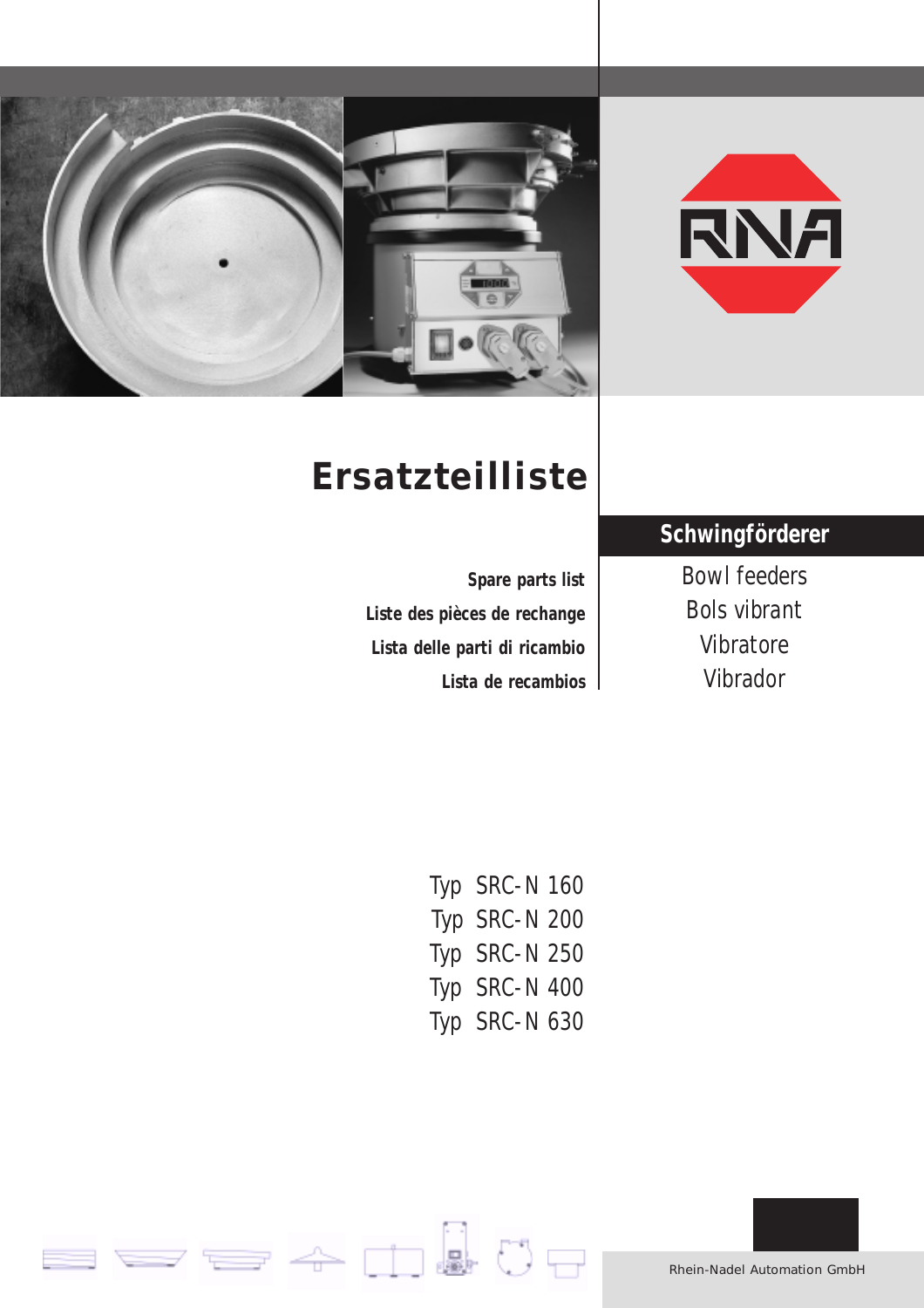#### **RNA Leistungen**

Nahezu 2000 komplette Zuführanlagen werden jährlich durch RNA ausgeliefert. Aufgrund unserer umfassenden Erfahrungen in der Zuführtechnik sind alle Bauelemente in hohem Maße praxiserprobt und zeichnen sich durch außerordentliche Zuverlässigkeit und Robustheit aus. Neue Erkenntnisse für Produktverbesserungen fließen fortlaufend in die Weiterentwicklung aller Komponenten ein.

Wir liefern Ihnen ein komplettes Programm leistungsstarker Antriebe und Steuerungen sowie Zubehör von anerkannt hoher Qualität und Funktionalität, auch für Aufgaben mit besonderen Leistungsanforderungen.

Bester Service, sofortige Lieferbereitschaft und hohe Verfügbarkeit, ebenso wie Ausführungen für die Bereiche Pharma und Lebensmittel, sowie Zulassungen nach dem UL- und CSA-Standard runden unser Produktprogramm ab.

Alle Komponenten werden vor Auslieferung nochmals auf Herz und Nieren geprüft, um ihren störungsfreien Einsatz zu gewährleisten.

Last but not least stehen hinter allen Produkten unsere Mitarbeiter. Der Maßstab für ihre Arbeit ist die Zufriedenheit unserer Kunden. Wir wissen, dass dauerhafter geschäftlicher Erfolg nur durch beste Qualität erzielbar ist, indem stets alle Anforderungen einer Aufgabenstellung umfassend erfüllt werden.

#### **Wir freuen uns auf das Gespräch mit Ihnen!**





 $\epsilon$ 

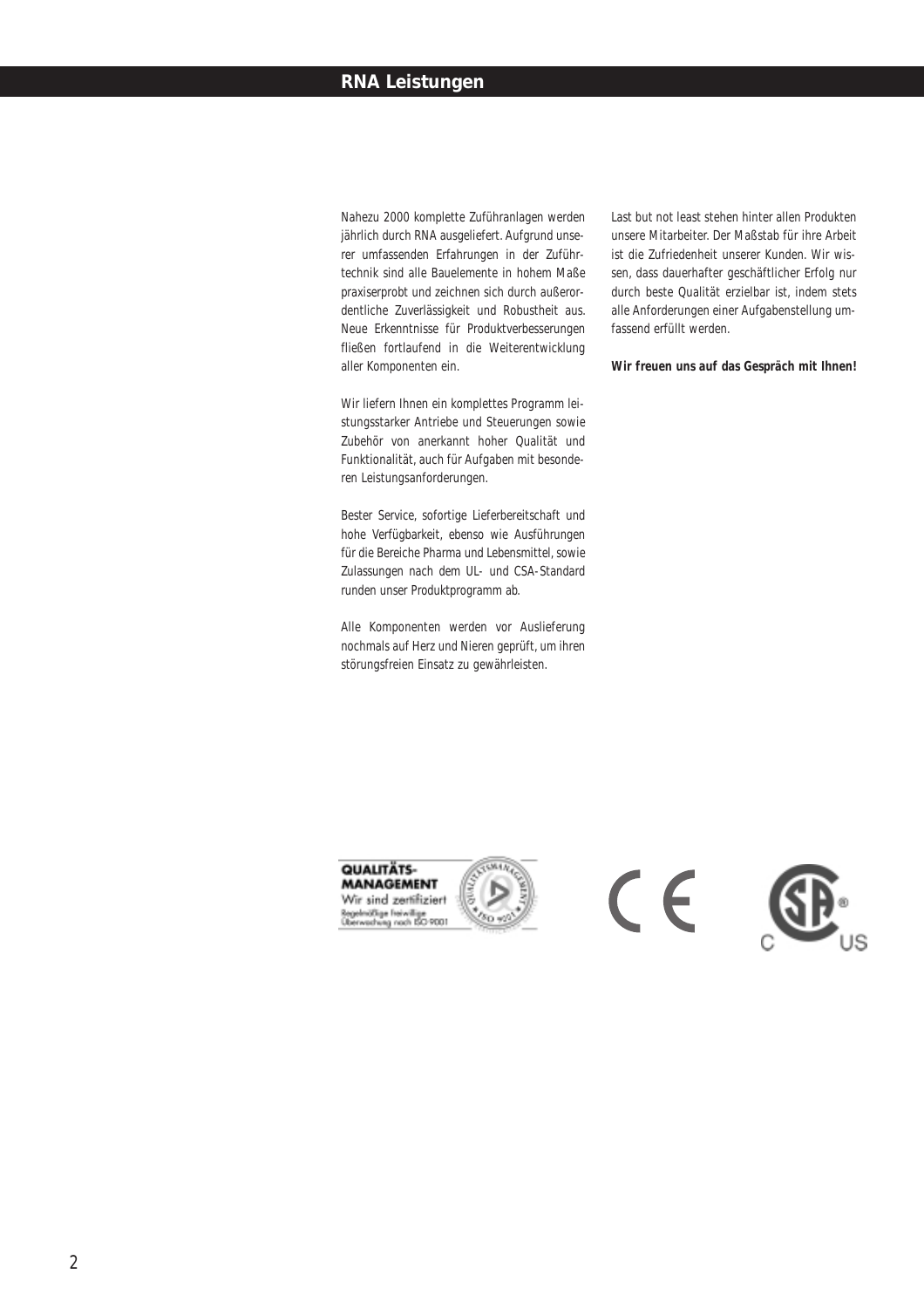#### **Inhaltsverzeichnis**

| Typ              | zu finden auf |
|------------------|---------------|
| <b>SRC-N 160</b> | Seite 4       |
|                  |               |
| <b>SRC-N 200</b> | Seite 6       |
| <b>SRC-N 250</b> | Seite 8       |
|                  |               |
| <b>SRC-N 400</b> | Seite 10      |
| <b>SRC-N 630</b> | Seite 10      |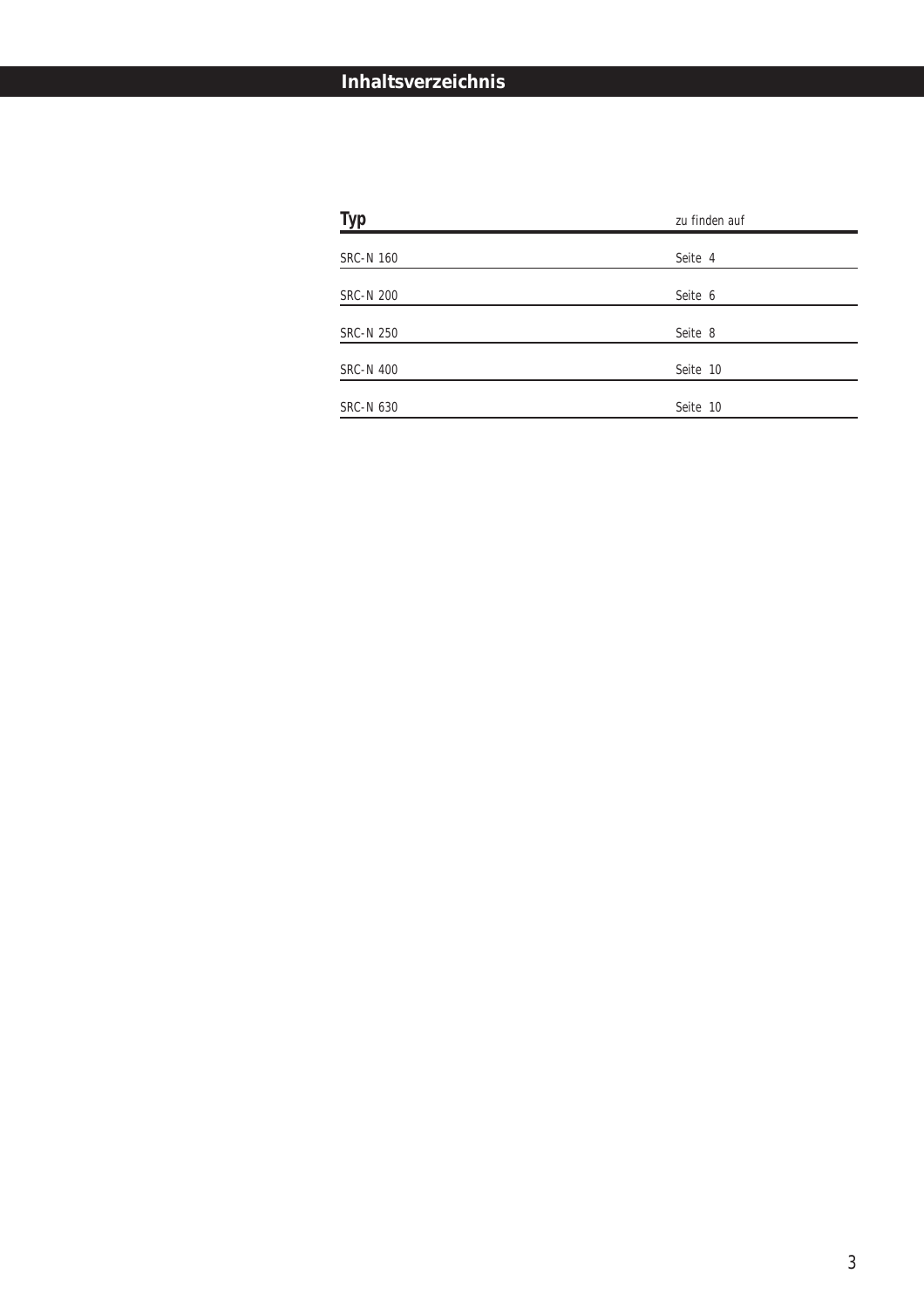### **Schwingförderer Typ SRC-N 160**

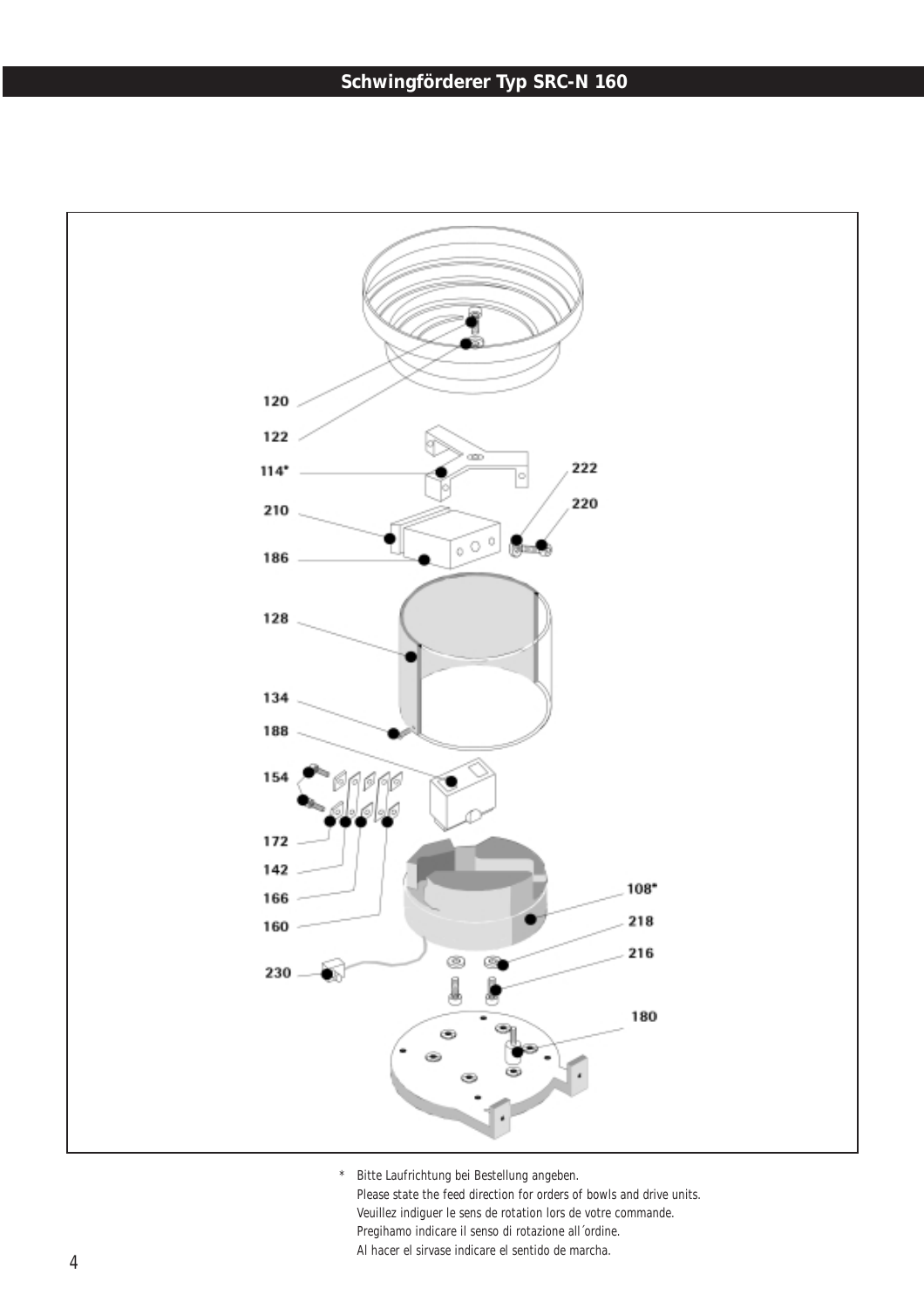| Pos.   | Benennung<br>Designation<br>Désignation<br>Denominazione<br>Denominación                                | <b>SRC-N 160</b> |  |
|--------|---------------------------------------------------------------------------------------------------------|------------------|--|
| $108*$ | Gegenmasse<br>counter-mass<br>contremasse<br>contromassa<br>contramasa                                  |                  |  |
| $114*$ | Schwinger<br>vibrator top casting<br>vibrant<br>piattello vibrante<br>oscillante                        |                  |  |
| 120    | Zyl.-Schraube M8x16<br>cyl. screw<br>vis cylindrique<br>vite cil.<br>tornillo cil.                      |                  |  |
| 122    | Federring<br>spring washer<br>baque ressort<br>rosetta<br>arandela de muelle                            |                  |  |
| 128    | Schutzmantel lackiert<br>metal cover<br>capot en tôle<br>mantello di protezione<br>camisa de protección |                  |  |
| 134    | Schraube M5x10<br>cyl. screw<br>vis cylindrique<br>vite cil.<br>tornillo cil.                           |                  |  |
| 142    | <b>Blattfeder</b><br>Leaf spring<br>ressort á lame<br>balestra<br>muelle                                |                  |  |
| 154    | Zyl.-Schraube M8x25<br>cyl. screw<br>vis cylindrique<br>vite cil.<br>tornillo cil.                      |                  |  |
| 160    | Endplatte<br>endplate<br>plaque terminale<br>piastrina secondaria<br>placa de aprieto                   |                  |  |
| 166    | Zwischenplättchen<br>shims<br>plaquéttes intercalaires<br>spessore<br>placa intermedia                  |                  |  |

| Pos. | Benennung<br>Designation<br>Désignation<br>Denominazione<br>Denominación                     | <b>SRNC-N 160</b> |  |
|------|----------------------------------------------------------------------------------------------|-------------------|--|
| 172  | Klemmplatte<br>clamping plate<br>plaque de blocage<br>piastrina primaria<br>placa de aprieto |                   |  |
| 180  | Puffer<br>vibra stop.<br>plot<br>vibra stop.<br>amortiguador                                 |                   |  |
| 186  | Anker<br>armature<br>amature<br>armatura<br>armadura                                         |                   |  |
| 188  | Magnet<br>magnet<br>aimant<br>magnete<br>imán                                                |                   |  |
| 210  | Zwischenplatte<br>shims<br>plaquéttes intercalaires<br>spessore<br>placa intermedia          |                   |  |
| 216  | Zyl.-Schraube M5x30<br>cyl. screw<br>vis cylindrique<br>vite cil.<br>tornillo cil.           |                   |  |
| 218  | Federring<br>spring washer<br>baque ressort<br>rosetta<br>arandela de muelle                 |                   |  |
| 220  | Zyl.-Schraube M5x35<br>cyl. screw<br>vis cylindrique<br>vite cil.<br>tornillo cil.           |                   |  |
| 222  | <b>Scheibe</b><br>washer<br>rondelle<br>rondella<br>arandela                                 |                   |  |
| 230  | <b>Stecker</b><br>plug<br>prise<br>presa<br>enchufe                                          |                   |  |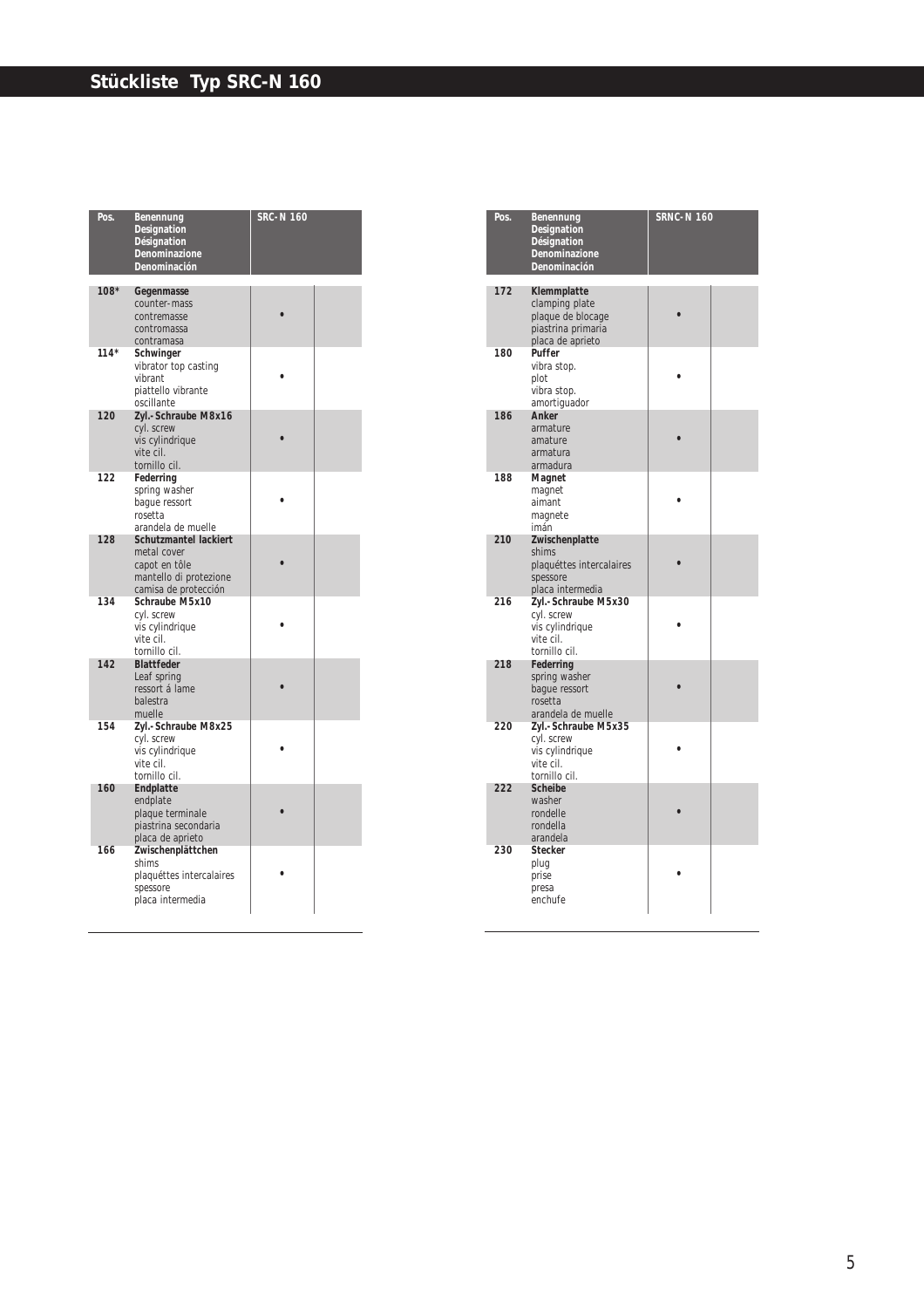### **Schwingförderer Typ SRC-N 200**

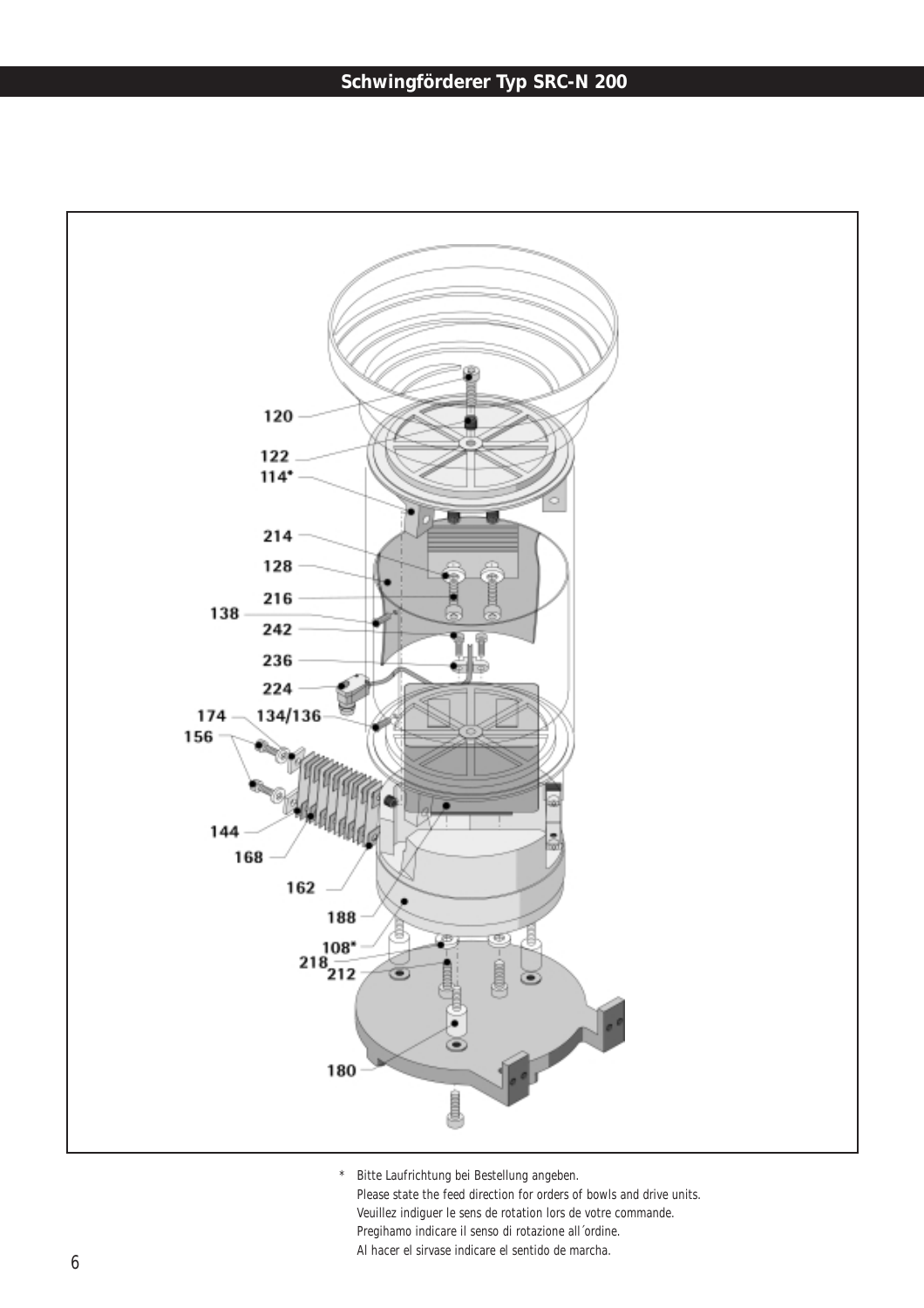| Pos.   | Benennung<br>Designation<br>Désignation<br>Denominazione<br>Denominación                       | <b>SRC-N 200</b> |  |
|--------|------------------------------------------------------------------------------------------------|------------------|--|
| 108*   | Gegenmasse<br>counter-mass<br>contremasse<br>contromassa<br>contramasa                         |                  |  |
| $114*$ | Schwinger<br>vibrator top casting<br>vibrant<br>piattello vibrante<br>oscillante               |                  |  |
| 120    | Zyl.-Schraube M8x25<br>cyl. screw<br>vis cylindrique<br>vite cil.<br>tornillo cil.             |                  |  |
| 122    | Federring<br>spring washer<br>baque ressort<br>rosetta<br>arandela de muelle                   |                  |  |
| 128    | Schutzmantel<br>metal cover<br>capot en tôle<br>mantello di protezione<br>camisa de protección |                  |  |
| 134    | Zyl. Schraube M5x10<br>cyl. screw<br>vis cylindrique<br>vite cil.<br>tornillo cil.             |                  |  |
| 136    | <b>Scheibe</b><br>washer<br>rondelle<br>rondella<br>arandela                                   |                  |  |
| 138    | Blechschraube<br>tapping srew<br>vis a tôle<br>vite per lamiera<br>tornillo roscachapa         |                  |  |
| 144    | <b>Blattfeder</b><br>leaf spring<br>ressort á lame<br>balestra<br>muelle                       |                  |  |
| 156    | Zyl.-Schraube M8x25<br>cyl. screw<br>vis cylindrique<br>vite cil.<br>tornillo cil.             |                  |  |
| 162    | Endplatte<br>endplate<br>plaque terminale<br>piastrina secondaria<br>placa de aprieto          |                  |  |

| Pos. | Benennung<br>Designation<br>Désignation<br>Denominazione<br>Denominación                                | <b>SRC-N 200</b> |  |
|------|---------------------------------------------------------------------------------------------------------|------------------|--|
| 168  | Zwischenplättchen<br>sims<br>plaquéttes intercalaires<br>spessore<br>placa intermedia                   |                  |  |
| 174  | Klemmplatte<br>clamping plate<br>plaque de blocage<br>piastrina primaria<br>placa de aprieto            |                  |  |
| 180  | Puffer<br>vibra stop.<br>plot<br>vibra stop.<br>amortiguador                                            |                  |  |
| 188  | Magnet, Anker<br>magnet, armature<br>aimant, amature<br>magnete, armatura<br>imán, armadura             |                  |  |
| 212  | Zyl.-Schraube M6x50<br>cyl. screw<br>vis cylindrique<br>vite cil.<br>tornillo cil.                      |                  |  |
| 214  | Scheibe<br>washer<br>rondelle<br>rondella<br>arandela                                                   |                  |  |
| 216  | Zyl.-Schraube M6x45<br>cyl. screw<br>vis cylindrique<br>vite cil.<br>tornillo cil.                      |                  |  |
| 218  | Federring<br>spring washer<br>baque ressort<br>rosetta<br>arandela de muelle                            |                  |  |
| 224  | <b>Stecker</b><br>plug<br>prise<br>presa<br>enchufe                                                     |                  |  |
| 236  | Zugentlastung<br>tension relief<br>decharge de tension<br>scarico della tensione<br>descarga de tensión |                  |  |
| 242  | Zyl.-Schraube M4x12<br>cyl. screw<br>vis cylindrique<br>vite cil.<br>tornillo cil.                      |                  |  |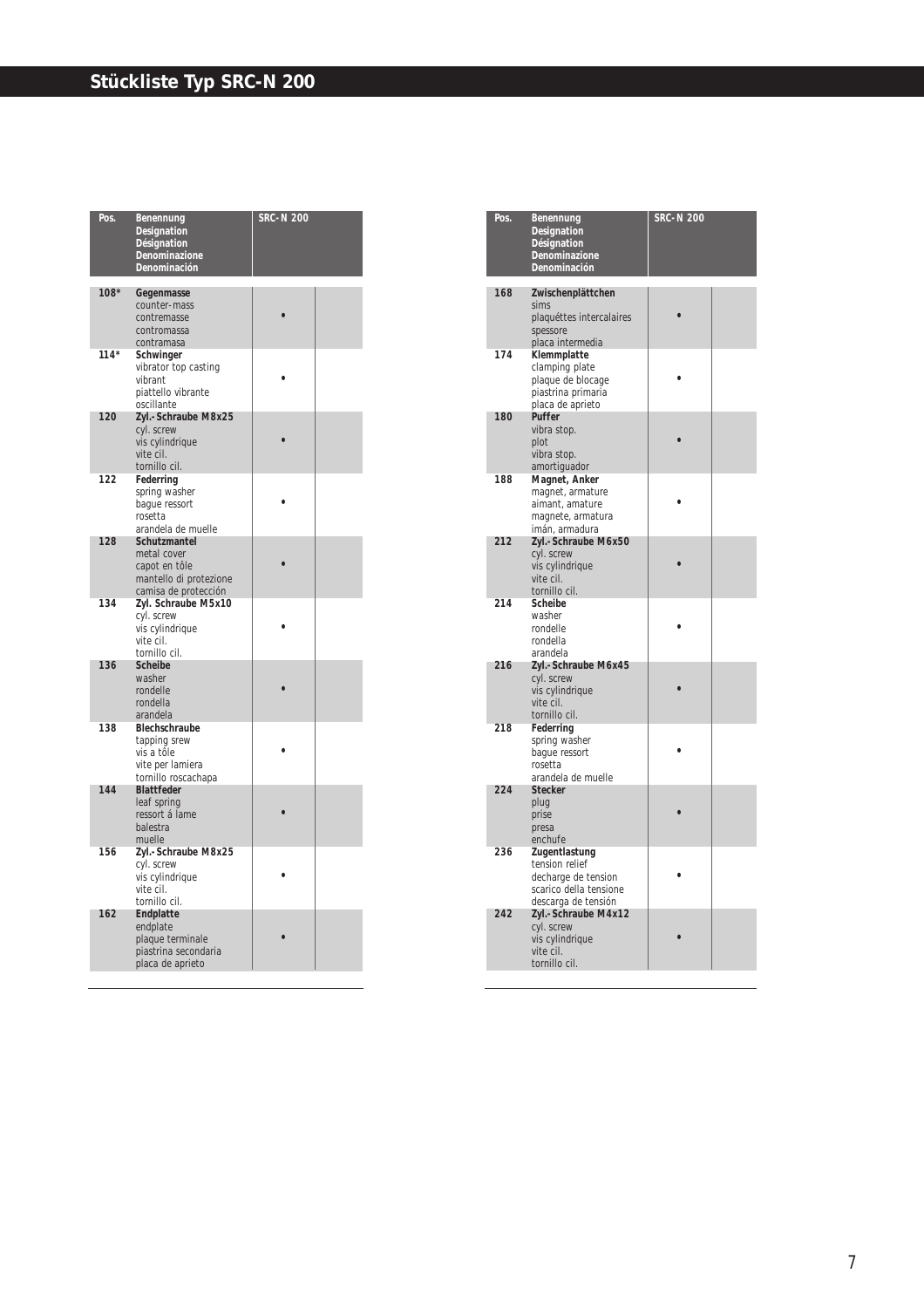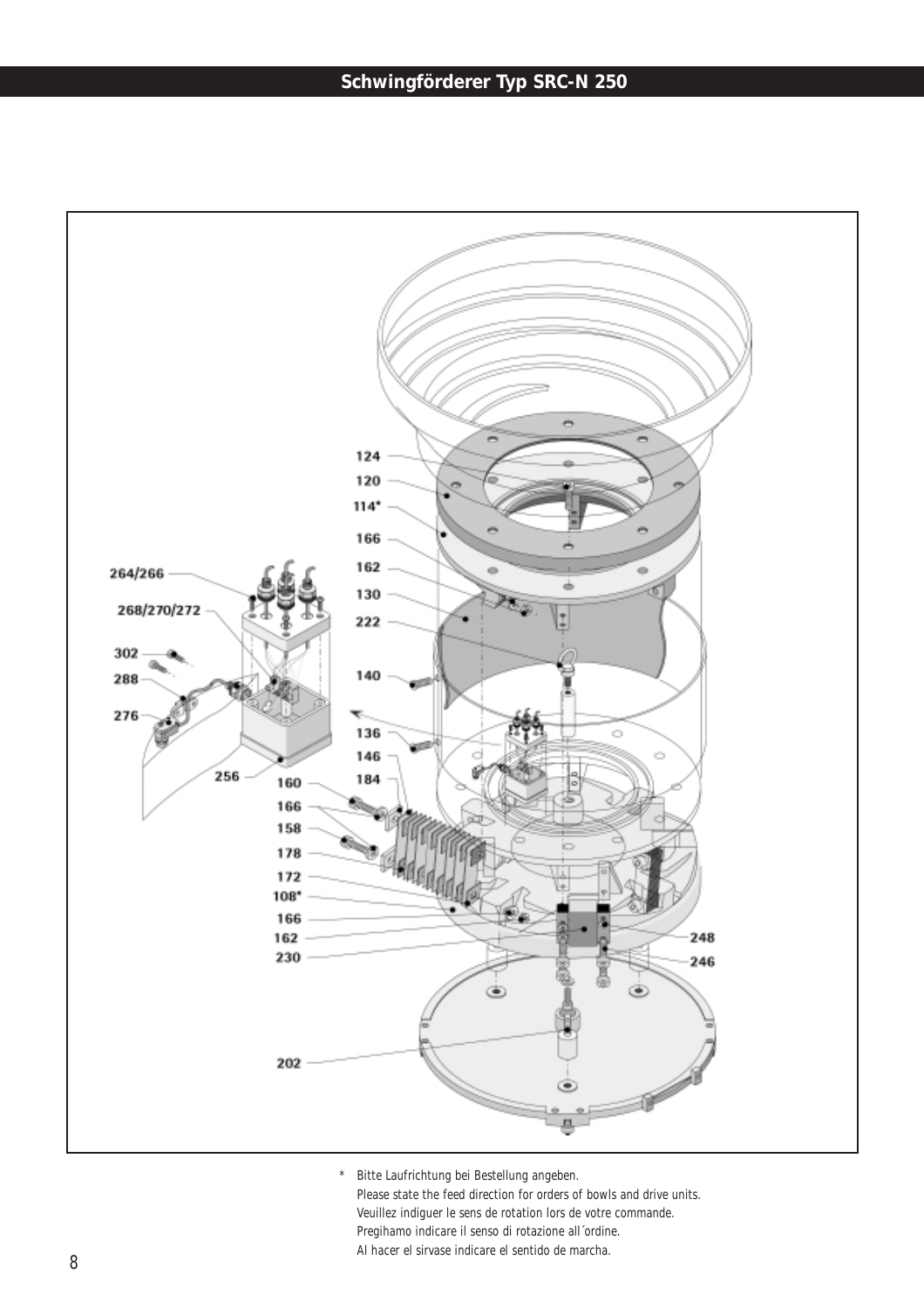### **Stückliste Typ SRC-N 250**

| Pos.   | Benennung<br>Designation                               | <b>SRC-N 250</b> |  |
|--------|--------------------------------------------------------|------------------|--|
|        | Désignation                                            |                  |  |
|        | Denominazione<br>Denominación                          |                  |  |
| $108*$ | Gegenmasse                                             |                  |  |
|        | counter-mass                                           |                  |  |
|        | contremasse<br>contromassa                             |                  |  |
|        | contramasa                                             |                  |  |
| $114*$ | Schwinger                                              |                  |  |
|        | vibrator top casting<br>vibrant                        |                  |  |
|        | piattello vibrante<br>oscillante                       |                  |  |
| 120    | Spanschutzring                                         |                  |  |
|        | chip protection ring<br>anneau de protection d'anneaux |                  |  |
|        | anello di protezione di truciolli                      |                  |  |
| 124    | anillo de protección de virutas<br>Zyl.-Schraube M6x20 |                  |  |
|        | cyl. screw                                             |                  |  |
|        | vis cylindrique<br>vite cil.                           |                  |  |
|        | tornillo cil.                                          |                  |  |
| 130    | Schutzmantel lackiert<br>metal cover                   |                  |  |
|        | capot en tôle                                          |                  |  |
|        | mantello di protezione<br>camisa de protección         |                  |  |
| 136    | Schraube M6x10                                         |                  |  |
|        | screw<br>vis                                           |                  |  |
|        | vite                                                   |                  |  |
| 138    | tornillo<br><b>Scheibe</b>                             |                  |  |
|        | washer<br>rondelle                                     |                  |  |
|        | rondella                                               |                  |  |
| 140    | arandela<br>Blechschraube                              |                  |  |
|        | tapping srew                                           |                  |  |
|        | vis a tôle<br>vite per lamiera                         |                  |  |
|        | tornillo roscachapa                                    |                  |  |
| 146    | <b>Blattfeder</b><br>leaf spring                       |                  |  |
|        | ressort á lame                                         |                  |  |
|        | balestra<br>muelle                                     |                  |  |
| 158    | Zyl.-Schraube M12x45                                   |                  |  |
|        | cyl. screw<br>vis cylindrique                          |                  |  |
|        | vite cil.<br>tornillo cil.                             |                  |  |
| 160    | Zyl.-Schraube M12x60                                   |                  |  |
|        | cyl. screw<br>vis cylindrique                          |                  |  |
|        | vite cil.                                              |                  |  |
| 162    | tornillo cil.<br>Mutter M12                            |                  |  |
|        | nut                                                    |                  |  |
|        | écrou 6 pans<br>dado esagonale                         |                  |  |
|        | tuerca hexag.                                          |                  |  |
| 166    | Scheibe<br>washer                                      |                  |  |
|        | rondelle                                               |                  |  |
|        | rondella<br>arandela                                   |                  |  |
| 172    | Endplatte<br>endplate                                  |                  |  |
|        | plaque terminale                                       |                  |  |
|        | piastrina secondaria<br>placa de aprieto               |                  |  |
|        |                                                        |                  |  |

| Pos.              | Benennung<br>Designation<br>Désignation<br>Denominazione<br>Denominación                                                                                   | <b>SRC-N 250</b> |  |
|-------------------|------------------------------------------------------------------------------------------------------------------------------------------------------------|------------------|--|
| 178               | Zwischenplättchen<br>shims<br>plaquéttes intercalaires<br>spessore<br>placa intermedia                                                                     |                  |  |
| 184               | Klemmplatte<br>clamping plate<br>plaque de blocage<br>piastrina primaria<br>placa de aprieto                                                               |                  |  |
| 202               | Puffer<br>vibra stop.<br>plot<br>vibra stop.<br>amortiguador                                                                                               |                  |  |
| 222               | Ringschraube<br>screw<br>vis<br>vite ad anello<br>tornillo de cáncamo                                                                                      |                  |  |
| 230               | Magnet, Anker<br>magnet, armature<br>aimant, amature<br>magnete, armatura<br>imán, armadura                                                                |                  |  |
| 246               | Zyl.-Schraube M6x35<br>cyl. screw<br>vis cylindrique<br>vite cil.<br>tornillo cil.                                                                         |                  |  |
| 248               | <b>Scheibe</b><br>Washer<br>rondelle<br>rondella<br>arandela                                                                                               |                  |  |
| 256               | Klemmenkasten<br>connection housing<br>boîte de raccordement<br>scatola morsetti<br>caja de bornes                                                         |                  |  |
| 264               | Zyl.-Schraube M4x12<br>cyl. screw<br>vis cylindrique<br>vite cil.<br>tornillo cil.                                                                         |                  |  |
| 266               | Federring<br>spring washer<br>baque ressort<br>rosetta<br>descarga de tensión                                                                              |                  |  |
| 268<br>270<br>272 | Klemme (blau, schwarz, grün)<br>CONNection (blue, black, green)<br>borne (bleu, noire, verte)<br>MOTSetto (blu, nero, verde)<br>borne (azul, negro, verde) |                  |  |
| 276               | Stecker, Kabel<br>plug, cable<br>prise, cable<br>presa, cavo<br>enchufe, cable                                                                             |                  |  |
| 288               | Zugentlastung<br>tension relief<br>decharge de tension<br>scarico della tensione<br>descarga de tension                                                    |                  |  |
| 302               | Zyl.-Schraube M4x12<br>cyl. screw<br>vis cylindrique<br>vite cil.<br>tornillo cil.                                                                         |                  |  |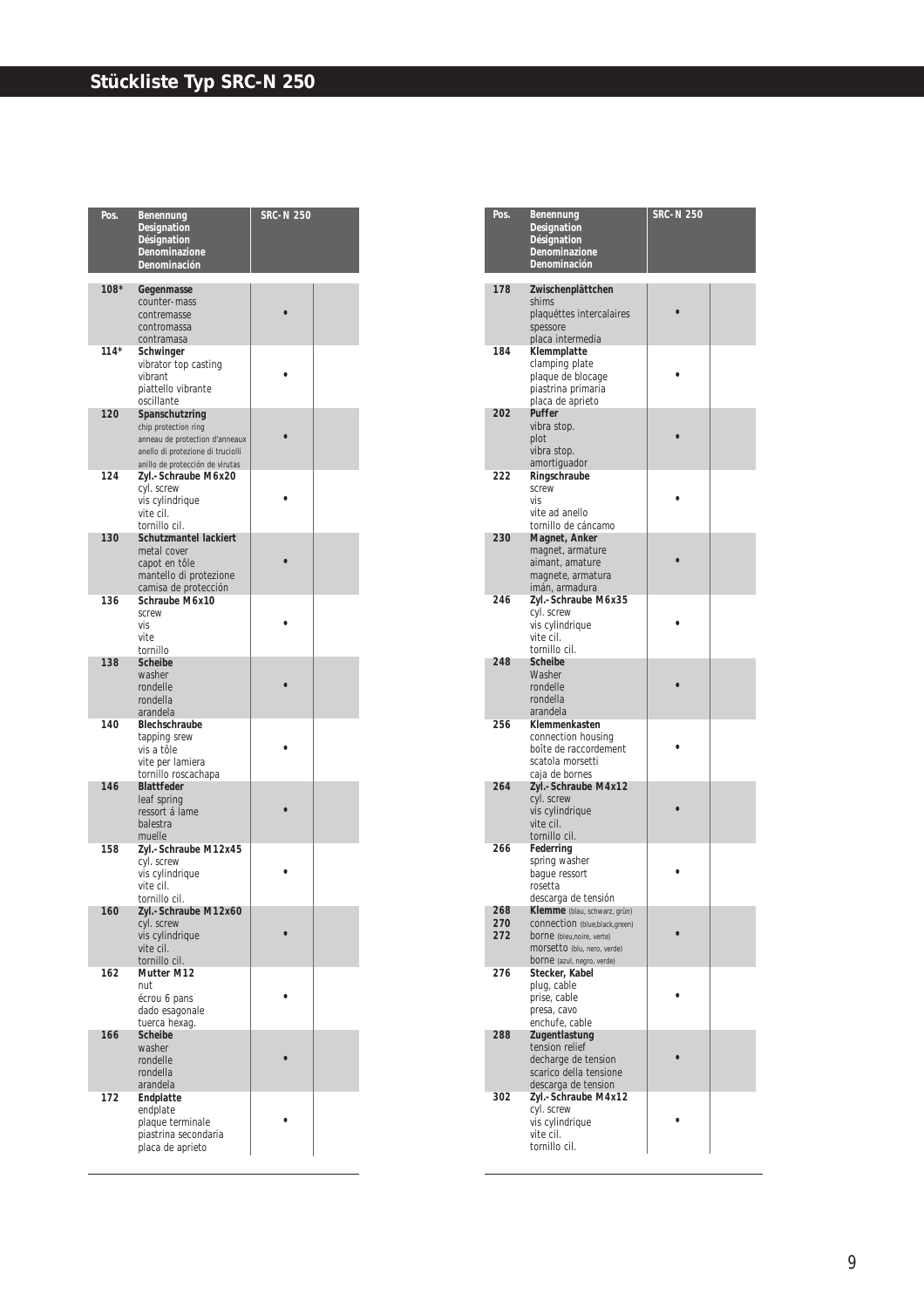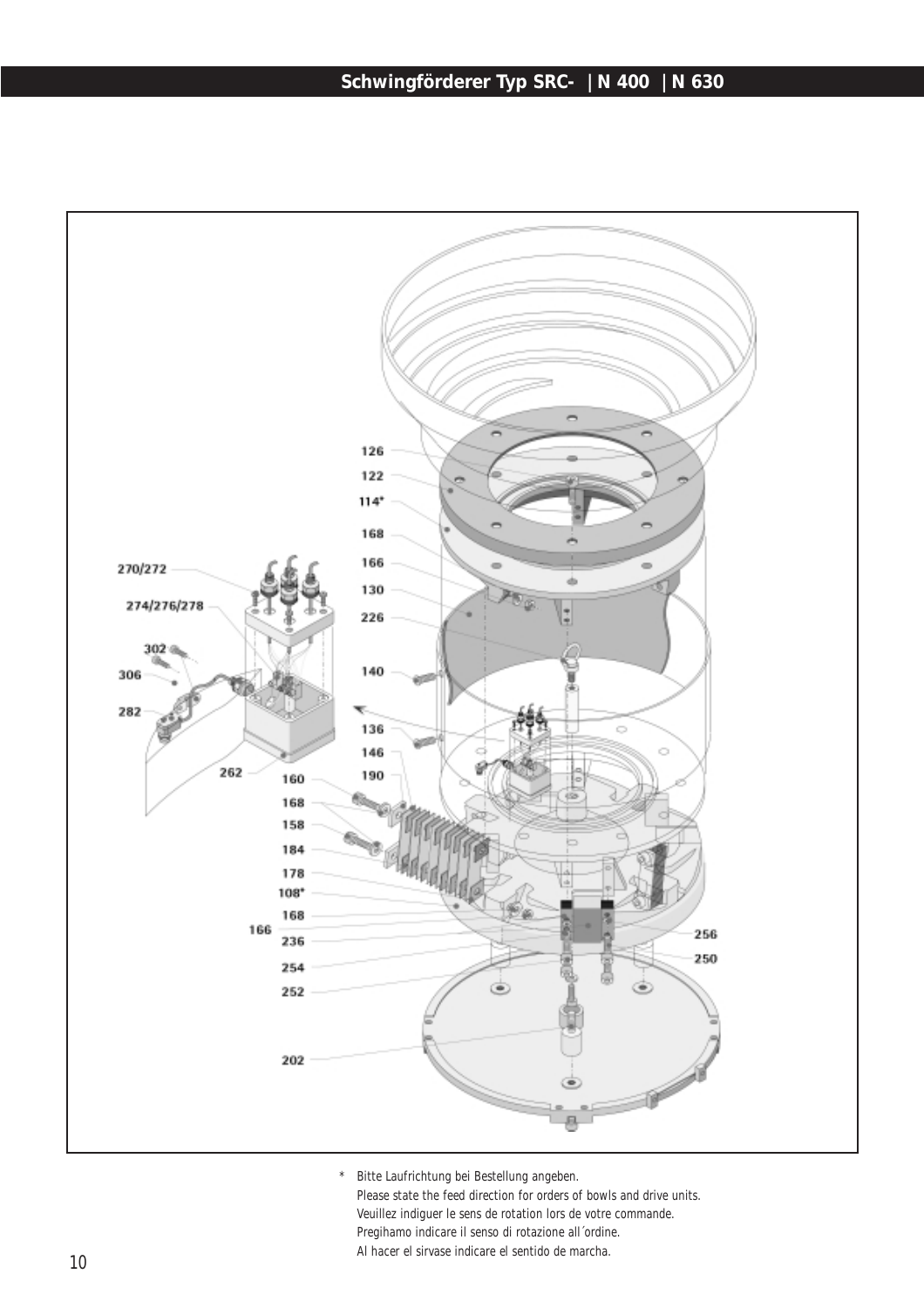| Pos.       | Benennung<br>Designation<br>Désignation<br>Denominazione<br>Denominación                                                                         | <b>SRC-N 400</b> | <b>SRC-N 630</b> |  |
|------------|--------------------------------------------------------------------------------------------------------------------------------------------------|------------------|------------------|--|
| $108*$     | Gegenmasse<br>counter-mass<br>contremasse<br>contromassa<br>contramasa                                                                           |                  |                  |  |
| $114*$     | Schwinger<br>vibrator top casting<br>vibrant<br>piattello vibrante<br>oscillante                                                                 |                  |                  |  |
| 120<br>122 | Spanschutzring<br>Chip protection ring<br>anneau de protection d'anneaux<br>anello di protezione di truciolli<br>anillo de protección de virutas |                  |                  |  |
| 126        | Zyl.-Schraube M6x25<br>cyl. screw<br>vis cylindrique<br>vite cil.<br>tornillo cil.                                                               |                  |                  |  |
| 130        | Schutzmantel lackiert<br>metal cover<br>capot en tôle<br>mantello di protezione<br>camisa de protección                                          |                  |                  |  |
| 136        | Schraube M6x10<br>screw<br>vis<br>vite<br>tornillo                                                                                               |                  |                  |  |
| 138        | <b>Scheibe</b><br>washer<br>rondelle<br>rondella<br>arandela                                                                                     |                  |                  |  |
| 140        | Blechschraube<br>tapping srew<br>vis a tôle<br>vite per lamiera<br>tornillo roscachapa                                                           |                  |                  |  |
| 146        | Blattfeder<br>leaf spring<br>ressort á lame<br>balestra<br>muelle                                                                                |                  |                  |  |
| 158        | Zyl.-Schraube M12x55<br>cyl. screw<br>vis cylindrique<br>vite cil.<br>tornillo cil.                                                              |                  |                  |  |
| 160        | Zyl.-Schraube M12x80<br>cyl. screw<br>vis cylindrique<br>vite cil.<br>tornillo cil.                                                              |                  |                  |  |
| 166        | Mutter M12<br>nut<br>écrou 6 pans<br>dado esagonale<br>tuerca hexag.                                                                             |                  |                  |  |
| 168        | Scheibe<br>washer<br>rondelle<br>rondella<br>arandela                                                                                            |                  |                  |  |
| 178        | Endplatte<br>endplate<br>plaque terminale<br>piastrina secondaria<br>placa de aprieto                                                            |                  |                  |  |
| 184        | Zwischenplättchen<br>shims<br>plaquéttes intercalaires<br>spessore<br>placa intermedia                                                           |                  |                  |  |

| Pos.              | Benennung<br>Designation<br>Désignation<br>Denominazione<br>Denominación                                                                                 | <b>SRC-N 400</b> | <b>SRC-N 630</b> |  |
|-------------------|----------------------------------------------------------------------------------------------------------------------------------------------------------|------------------|------------------|--|
| 190               | Klemmplatte<br>clamping plate<br>plaque de blocage<br>piastrina primaria<br>placa de aprieto                                                             |                  |                  |  |
| 202               | Puffer<br>vibra stop.<br>plot<br>vibra stop.<br>amortiquador                                                                                             |                  |                  |  |
| 226               | Ringschraube<br>screw<br>vis<br>vite ad anello<br>tornillo de cáncamo                                                                                    |                  |                  |  |
| 236               | Magnet, Anker<br>magnet, armature<br>aimant, amature<br>magnete, armatura<br>imán, armadura                                                              |                  |                  |  |
| 250               | Zyl.-Schraube M6x50<br>cyl. screw<br>vis cylindrique<br>vite cil.<br>tornillo cil.                                                                       |                  |                  |  |
| 252               | Zyl.-Schraube M6x45<br>cyl. screw<br>vis cylindrique<br>vite cil.<br>tornillo cil.                                                                       |                  |                  |  |
| 254               | <b>Scheibe</b><br>Washer<br>rondelle<br>rondella<br>arandela                                                                                             |                  |                  |  |
| 256               | Scheibe<br>washer<br>rondelle<br>rondella<br>arandela                                                                                                    |                  |                  |  |
| 262               | Klemmenkasten<br>connection housing<br>boîte de raccordement<br>scatola morsetti<br>caja de bornes                                                       |                  |                  |  |
| 270               | Zyl.-Schraube M4x12<br>cyl. screw<br>vis cylindrique<br>vite cil.<br>tornillo cil.                                                                       |                  |                  |  |
| 272               | Federring<br>spring washer<br>bague ressort<br>rosetta<br>descarga de tensión                                                                            |                  |                  |  |
| 274<br>276<br>278 | Klemme (blau, schwarz, grün)<br>CONNection (blue,black,green)<br>borne (bleu, noire, verte)<br>MOFSetto (blu, nero, verde)<br>borne (azul, negro, verde) |                  |                  |  |
| 282               | Stecker, Kabel<br>plug, cable<br>prise, cable<br>presa, cavo<br>enchufe, cable                                                                           |                  |                  |  |
| 302               | Zugentlastung<br>tension relief<br>decharge de tension<br>scarico della tensione<br>descarga de tension                                                  |                  |                  |  |
| 306               | Zyl.-Schraube M4x12<br>cyl. screw<br>vis cylindrique<br>vite cil.<br>tornillo cil.                                                                       |                  |                  |  |